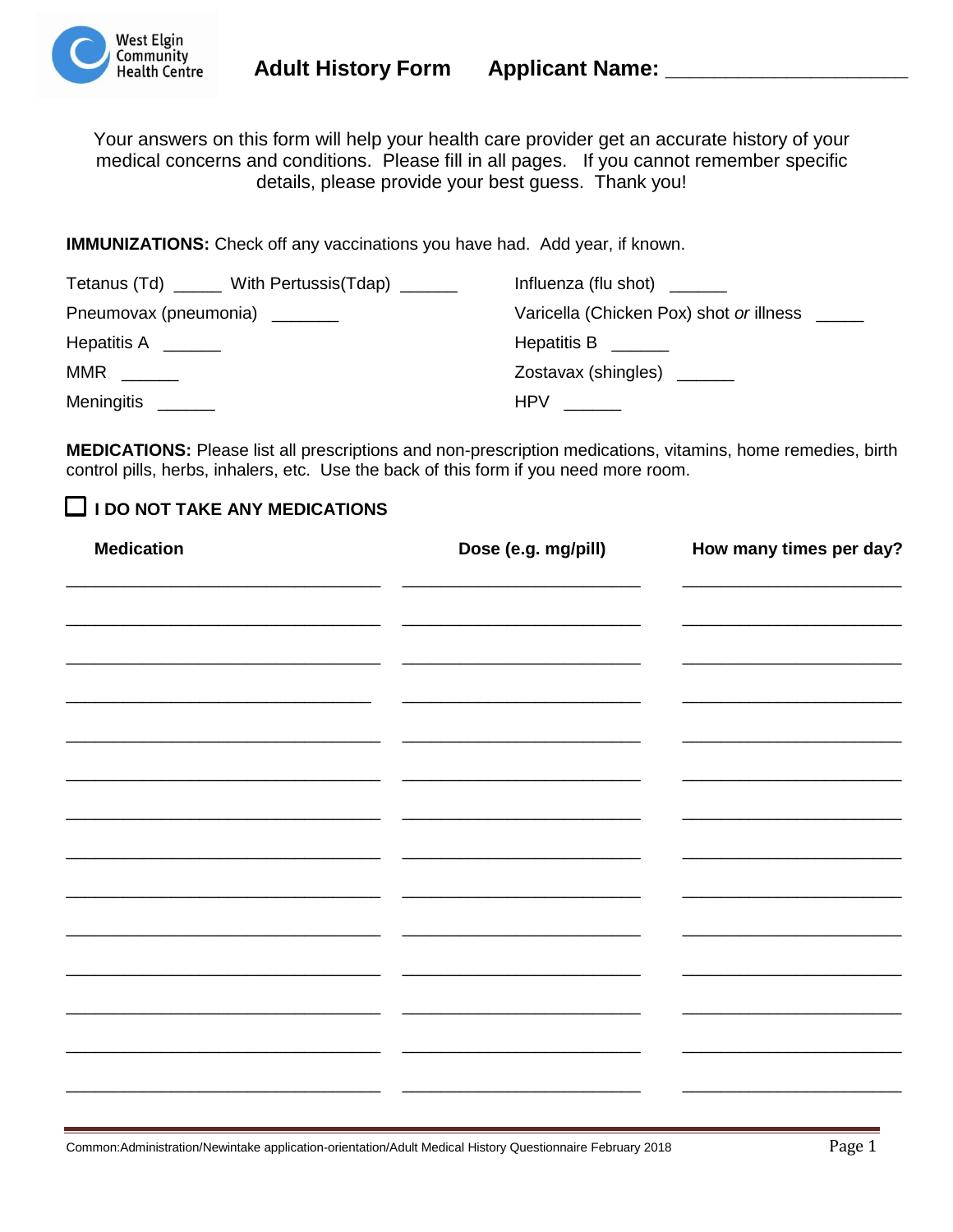

| Please list below all allergies or intolerances to medications, food, environment. | No Known Allergies |
|------------------------------------------------------------------------------------|--------------------|
|------------------------------------------------------------------------------------|--------------------|

# **Allergen Type of Reaction** \_\_\_\_\_\_\_\_\_\_\_\_\_\_\_\_\_\_\_\_\_\_\_\_\_\_\_\_\_\_\_\_ \_\_\_\_\_\_\_\_\_\_\_\_\_\_\_\_\_\_\_\_\_\_\_\_\_\_\_\_\_\_\_\_\_\_\_\_\_\_\_\_\_\_\_\_\_\_\_\_\_\_\_\_ \_\_\_\_\_\_\_\_\_\_\_\_\_\_\_\_\_\_\_\_\_\_\_\_\_\_\_\_\_\_\_\_ \_\_\_\_\_\_\_\_\_\_\_\_\_\_\_\_\_\_\_\_\_\_\_\_\_\_\_\_\_\_\_\_\_\_\_\_\_\_\_\_\_\_\_\_\_\_\_\_\_\_\_\_ \_\_\_\_\_\_\_\_\_\_\_\_\_\_\_\_\_\_\_\_\_\_\_\_\_\_\_\_\_\_\_\_ \_\_\_\_\_\_\_\_\_\_\_\_\_\_\_\_\_\_\_\_\_\_\_\_\_\_\_\_\_\_\_\_\_\_\_\_\_\_\_\_\_\_\_\_\_\_\_\_\_\_\_\_

#### **HEALTH MAINTENANCE SCREENING TESTS:**

| Lipid (cholesterol)                            | Date | Abnormal? | No | Yes        |
|------------------------------------------------|------|-----------|----|------------|
| Sigmoidoscopy or Colonoscopy (circle one) Date |      | Polyp?    | No | Yes        |
| <b>Fecal Occult blood Test</b>                 | Date | Abnormal? | No | Yes        |
| <b>Women only:</b>                             |      |           |    |            |
| Mammogram                                      | Date | Abnormal? | No | <b>Yes</b> |
| Pap Smear                                      | Date | Abnormal? | No | Yes        |
| <b>Bone Density Test</b>                       | Date | Abnormal? | No | Yes        |

### **PERSONAL MEDICAL HISTORY:**

Do you have now (current) or have you had (past) any of the following conditions? **NONE** 

| <b>Condition</b>               | <b>Current</b> | Past | <b>Comments</b> |
|--------------------------------|----------------|------|-----------------|
| Alcohol/Drug abuse             |                |      |                 |
| Allergy (Hay Fever)            |                |      |                 |
| Anemia                         |                |      |                 |
| Anxiety                        |                |      |                 |
| Arthritis                      |                |      |                 |
| Asthma                         |                |      |                 |
| <b>Bladder/Kidney Problems</b> |                |      |                 |
| <b>Blood Clot (leg)</b>        |                |      |                 |
| Breast Lump (Benign)           |                |      |                 |
| <b>Cancer Breast</b>           |                |      |                 |
| Cancer Colon                   |                |      |                 |
| Cancer Other Type              |                |      |                 |
| Cataracts                      |                |      |                 |
| Chicken Pox/Shingles           |                |      |                 |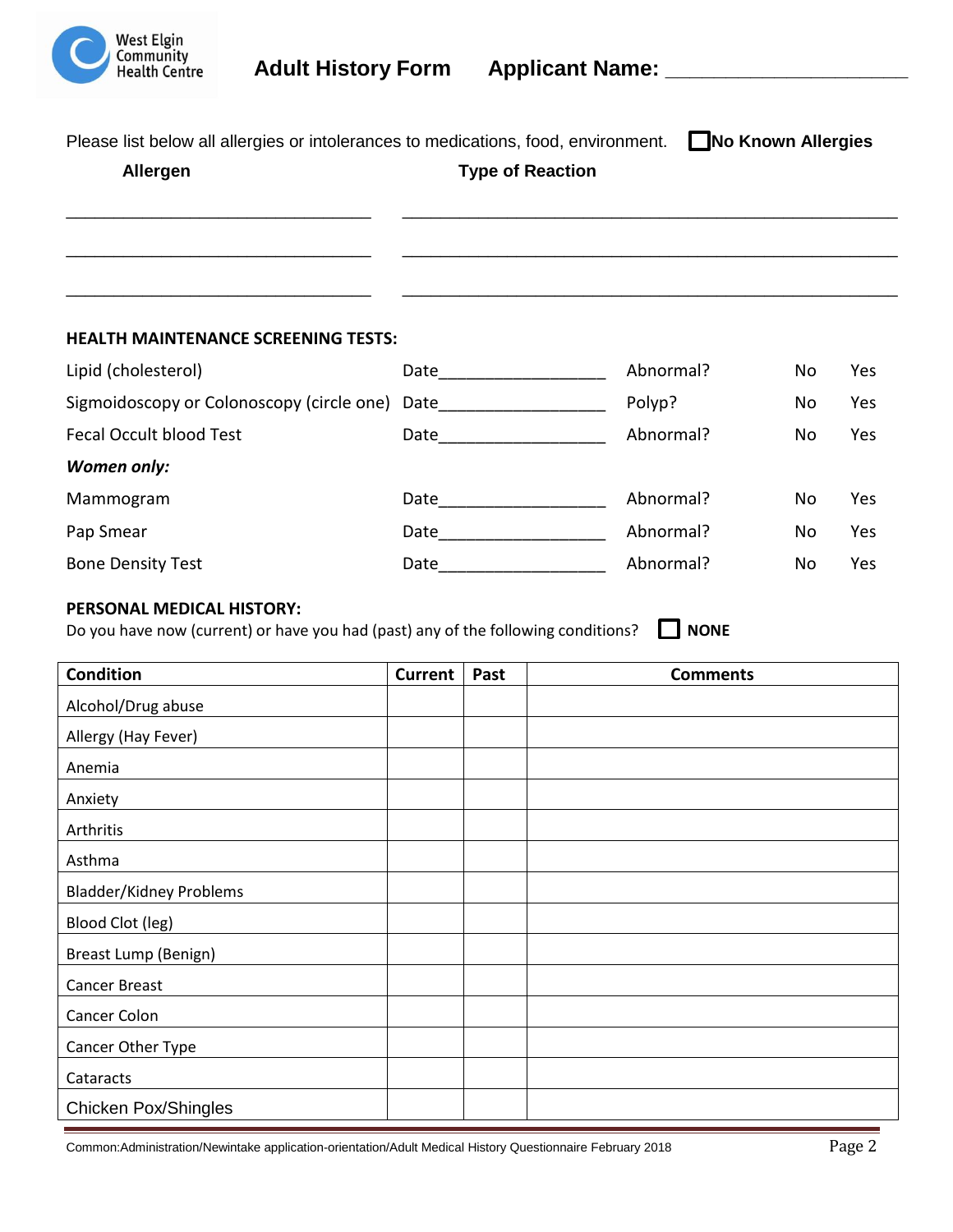

| <b>Condition</b>                            | <b>Current</b> | Past | <b>Comments</b> |
|---------------------------------------------|----------------|------|-----------------|
| <b>Coronary Artery Disease</b>              |                |      |                 |
| Depression                                  |                |      |                 |
| <b>Diabetes</b>                             |                |      |                 |
| <b>Diverticulosis</b>                       |                |      |                 |
| Emphysema/COPD                              |                |      |                 |
| Fractures (broken bones) Please list        |                |      |                 |
| <b>Gallbladder Disease</b>                  |                |      |                 |
| Gastroesophageal Reflux<br>(Heartburn/GERD) |                |      |                 |
| Glaucoma                                    |                |      |                 |
| Gout                                        |                |      |                 |
| <b>Gynecological Conditions</b>             |                |      |                 |
| <b>Heart Attack</b>                         |                |      |                 |
| <b>Hepatitis</b>                            |                |      |                 |
| <b>High Blood Pressure</b>                  |                |      |                 |
| <b>High Cholesterol</b>                     |                |      |                 |
| <b>Hip Fracture</b>                         |                |      |                 |
| Irritable Bowel Syndrome                    |                |      |                 |
| Kidney Disease / Failure                    |                |      |                 |
| <b>Kidney Stones</b>                        |                |      |                 |
| <b>Liver Disease</b>                        |                |      |                 |
| Migraine Headaches                          |                |      |                 |
| Osteoporosis                                |                |      |                 |
| Pregnancy                                   |                |      |                 |
| Prostate                                    |                |      |                 |
| Seizures / Epilepsy                         |                |      |                 |
| <b>Skin Conditions</b>                      |                |      |                 |
| Sleep Apnea                                 |                |      |                 |
| Stomach Ulcer                               |                |      |                 |
| <b>Stroke</b>                               |                |      |                 |
| <b>Thyroid</b>                              |                |      |                 |
| Other (list)                                |                |      |                 |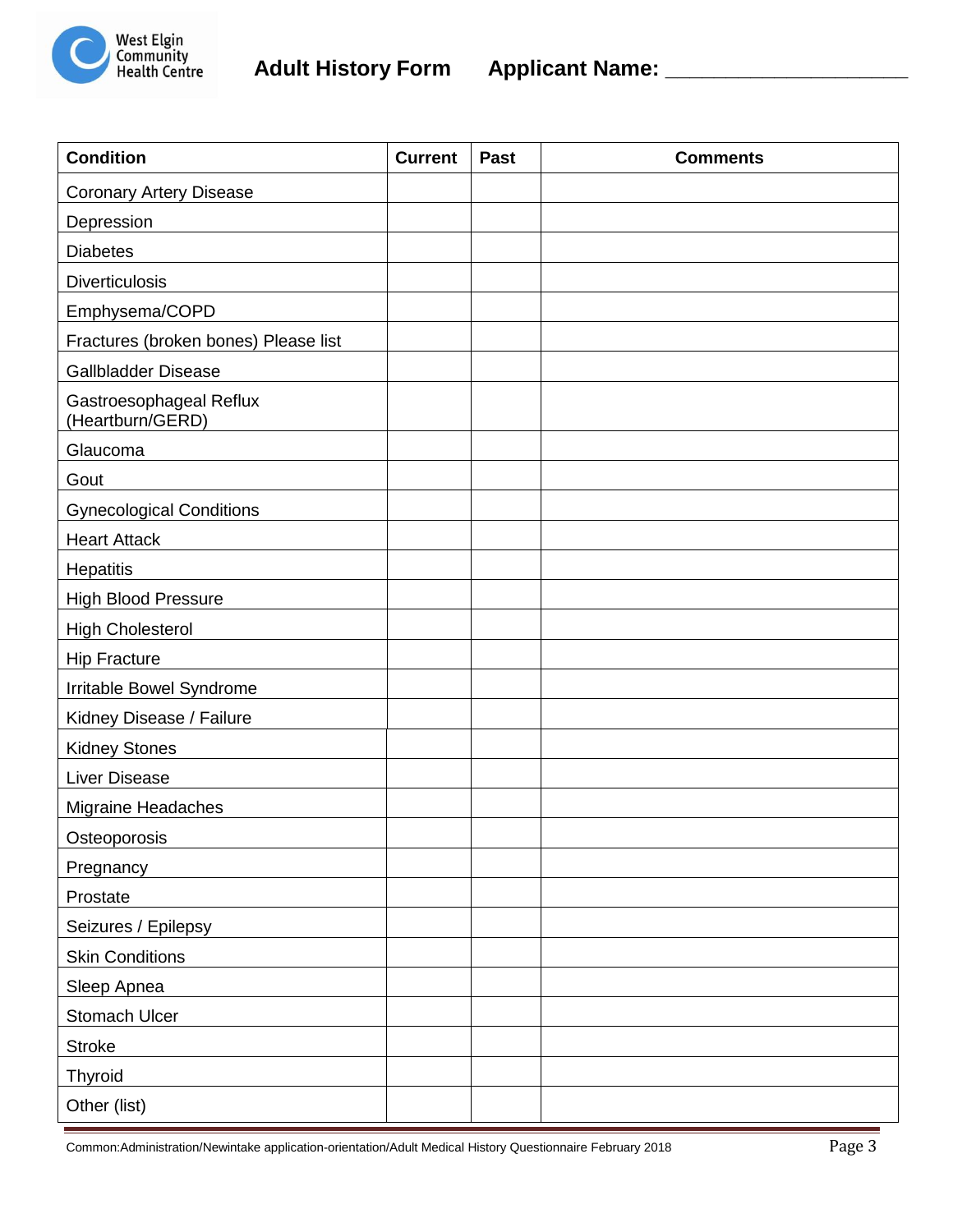

### **SURGICAL HISTORY**

Please check off any procedure or surgeries. List any abnormal finding or complications  $\Box$  NONE

| <b>Surgical Procedure</b>          | <b>Yes</b> | Year | <b>Comments</b>                         |
|------------------------------------|------------|------|-----------------------------------------|
| <b>Abdominal Surgery</b>           |            |      |                                         |
| Appendectomy (appendix removal)    |            |      |                                         |
| <b>Back Surgery</b>                |            |      |                                         |
| Biopsy (location)                  |            |      |                                         |
| <b>Breast Surgery Example 2019</b> |            |      | Circle:<br>Right<br><b>Both</b><br>Left |
| Colonoscopy                        |            |      |                                         |
| Coronary Bypass                    |            |      |                                         |
| <b>Coronary Stent</b>              |            |      |                                         |
| Stomach Endoscopy                  |            |      |                                         |
| Cataract                           |            |      |                                         |
| Gallbladder Removal                |            |      | Circle: Laparoscopic                    |
| Heart Surgery (other than bypass)  |            |      |                                         |
| Hip Surgery <b>All Accords</b>     |            |      | Circle: Right<br>Left<br><b>Both</b>    |
| Hysterectomy                       |            |      | Circle: Laparoscopic Vaginal Abdominal  |
| Knee Surgery                       |            |      | Circle: Right<br>Left<br><b>Both</b>    |
| <b>LEEP (Cervix Surgery)</b>       |            |      |                                         |
| <b>Neck Surgery</b>                |            |      |                                         |
| Ovary Ligation ("Tubal")           |            |      |                                         |
| <b>Ovary Removal</b>               |            |      | Circle: Right Left Both                 |
| Vasectomy                          |            |      |                                         |
| Sigmoidscopy                       |            |      |                                         |
| <b>Sinus Surgery</b>               |            |      |                                         |
| Other (list)                       |            |      |                                         |
|                                    |            |      |                                         |

#### **WOMEN'S HEALTH HISTORY:**

| Total number of pregnancies: ________                 |      | Number of births: ___                                                             |                                           |
|-------------------------------------------------------|------|-----------------------------------------------------------------------------------|-------------------------------------------|
|                                                       |      | Date (month/day if known) of last menstrual period if you are still menstruating: |                                           |
| Are you pregnant?                                     | I No | Yes Who is monitoring your pregnancy                                              |                                           |
| Age at beginning of periods (menstruation): _________ |      |                                                                                   | Age at end of periods (menopause): ______ |

Common:Administration/Newintake application-orientation/Adult Medical History Questionnaire February 2018 Page 4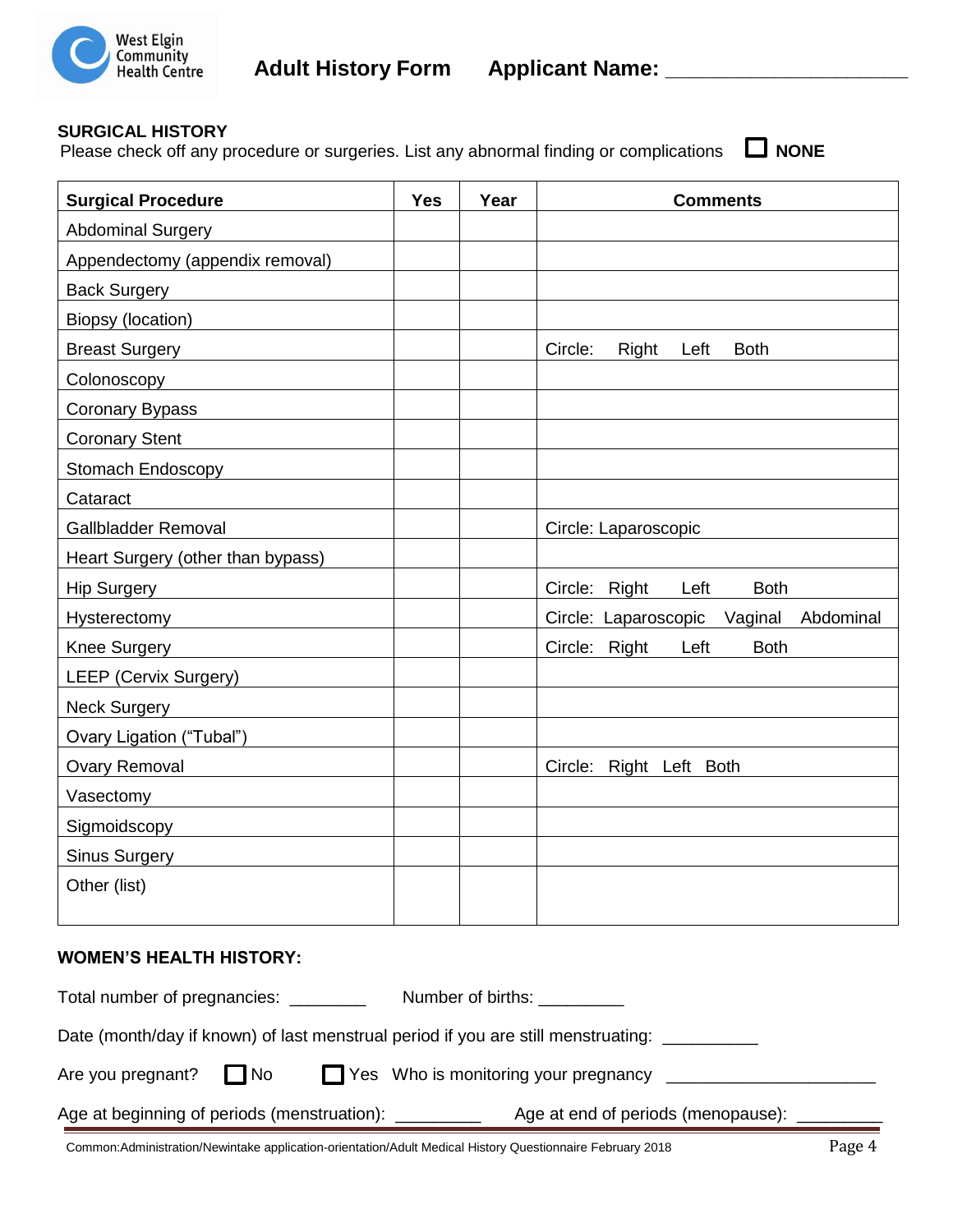

 **FAMILY HISTORY** – Indicate which relative has had the following diseases

|                                                        | Mother | Father | Sister(s) | <b>Brother(s)</b> | Mom's Mom | Mom's Dad | Dad's Mom | Dad's Dad | <b>Other Relative</b> | <b>Comments</b> |
|--------------------------------------------------------|--------|--------|-----------|-------------------|-----------|-----------|-----------|-----------|-----------------------|-----------------|
| Alcoholism/Drug abuse                                  |        |        |           |                   |           |           |           |           |                       |                 |
| Alzheimers                                             |        |        |           |                   |           |           |           |           |                       |                 |
| Asthma                                                 |        |        |           |                   |           |           |           |           |                       |                 |
| <b>Autoimmune Disease</b>                              |        |        |           |                   |           |           |           |           |                       |                 |
| <b>Bleeding or Clotting Disorder</b>                   |        |        |           |                   |           |           |           |           |                       |                 |
| Cancer - Breast                                        |        |        |           |                   |           |           |           |           |                       |                 |
| Cancer - Colon                                         |        |        |           |                   |           |           |           |           |                       |                 |
| Cancer - Other Type                                    |        |        |           |                   |           |           |           |           |                       |                 |
| Cancer - Ovarian                                       |        |        |           |                   |           |           |           |           |                       |                 |
| Cancer - Prostate                                      |        |        |           |                   |           |           |           |           |                       |                 |
| Colon - Polyp                                          |        |        |           |                   |           |           |           |           |                       |                 |
| Coronary Artery Disease (e.g.<br>heart attack, angina) |        |        |           |                   |           |           |           |           |                       |                 |
| Depression/ Suicide/ Anxiety                           |        |        |           |                   |           |           |           |           |                       |                 |
| Diabetes (childhood onset)                             |        |        |           |                   |           |           |           |           |                       |                 |
| Diabetes (adult onset)                                 |        |        |           |                   |           |           |           |           |                       |                 |
| Emphysema (COPD)                                       |        |        |           |                   |           |           |           |           |                       |                 |
| Genetic Disorder (explain)                             |        |        |           |                   |           |           |           |           |                       |                 |
| Glaucoma                                               |        |        |           |                   |           |           |           |           |                       |                 |
| Heart Disease (CHF)                                    |        |        |           |                   |           |           |           |           |                       |                 |
| Heart Disease (Other)                                  |        |        |           |                   |           |           |           |           |                       |                 |
| Hepatitis B or C                                       |        |        |           |                   |           |           |           |           |                       |                 |
| High Blood Pressure -<br>Hypertension                  |        |        |           |                   |           |           |           |           |                       |                 |
| <b>High Cholesterol</b>                                |        |        |           |                   |           |           |           |           |                       |                 |
| <b>Hip Fracture</b>                                    |        |        |           |                   |           |           |           |           |                       |                 |
| Hypothyroidism/Thyroid Disease                         |        |        |           |                   |           |           |           |           |                       |                 |
| <b>Kidney Disease</b>                                  |        |        |           |                   |           |           |           |           |                       |                 |
| <b>Kidney Stones</b>                                   |        |        |           |                   |           |           |           |           |                       |                 |
| Macular Degeneration                                   |        |        |           |                   |           |           |           |           |                       |                 |
| Migraine Headaches                                     |        |        |           |                   |           |           |           |           |                       |                 |
| Osteoporosis                                           |        |        |           |                   |           |           |           |           |                       |                 |
| Other                                                  |        |        |           |                   |           |           |           |           |                       |                 |

Common:Administration/Newintake application-orientation/Adult Medical History Questionnaire February 2018 Page 5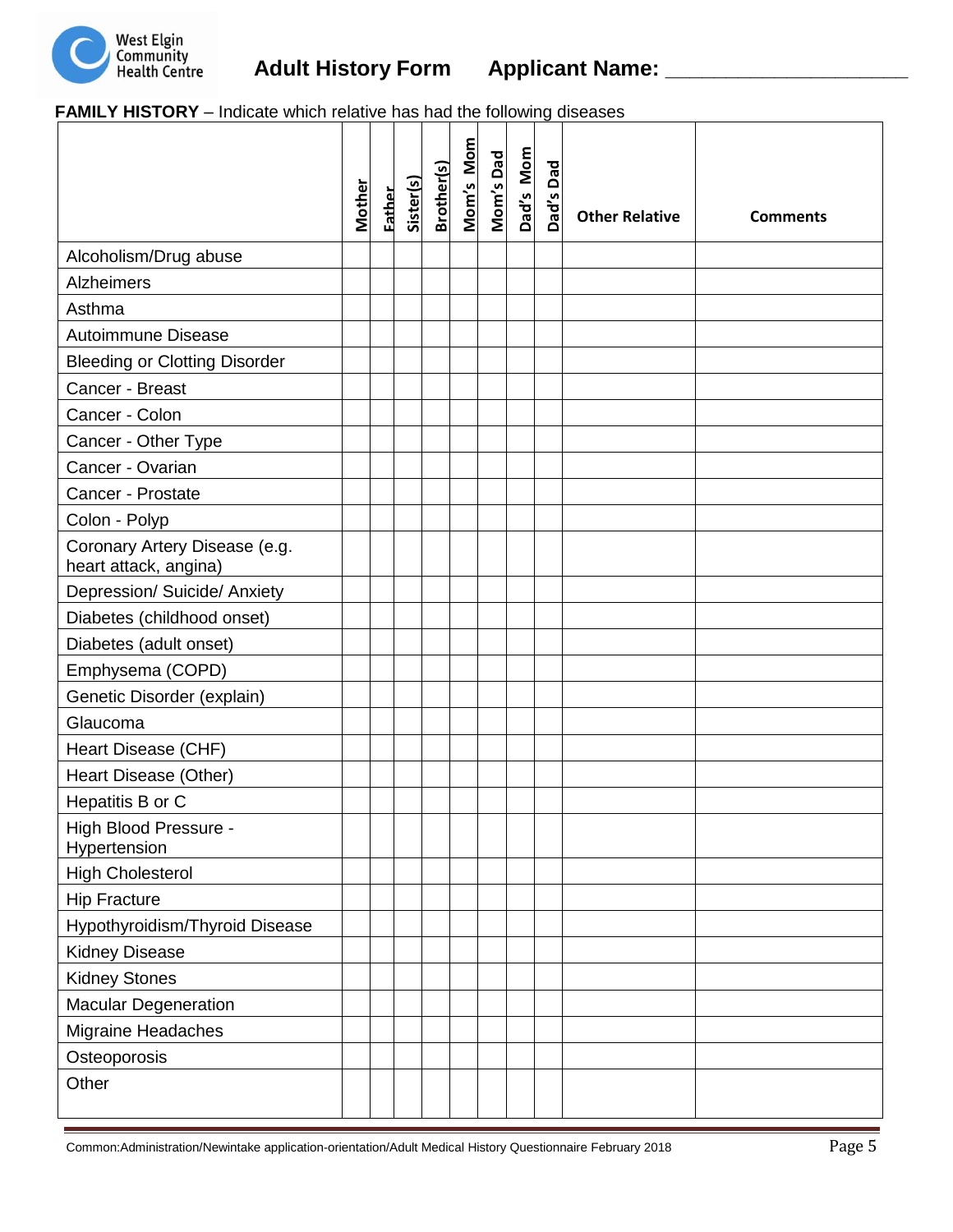

#### **OTHER HEALTH ISSUES:**

| Tobacco Use:                                           | Exercise:                                            |
|--------------------------------------------------------|------------------------------------------------------|
| Have you ever smoked cigarettes: $\Box$ No $\Box$ Yes  | Yes<br>Do you exercise regularly? $\Box$ No          |
| Still smoking? U No U Yes                              | What kind of exercise?                               |
| If you smoked and quit, list quit date: ___________    |                                                      |
| How many years did/have you smoked:                    |                                                      |
| If quit, $\#$ packs/day did you smoke: $\_\_$          | How long do you exercise (minutes) ___________       |
| Current Smoker: Packs/day _____                        |                                                      |
| <b>Alcohol Use:</b>                                    | <b>Diet:</b> How would you rate your nutrition/diet? |
| Do you drink alcohol? $\Box$ No<br>$\Box$ Yes          | Fair<br>Good<br>Poor                                 |
| # of drinks/week __________ Beer Wine<br>Liquor        | Would you like advice on your diet? $\Box$ No $\Box$ |
| Drug Use: Do you use marijuana/recreational drugs: UNo | $\Box$ Yes                                           |
| Have you ever used needles to inject drugs: $\Box$ No  | $L$ Yes                                              |
| Current use:                                           |                                                      |

#### **OTHER SUPPORTS:**

Are you currently seeing any other specialist/service/counselor? State name/why seeing/when last seen

| Are you currently seeing any other specialist/service/counselor? State name/why seeing/when last seen |
|-------------------------------------------------------------------------------------------------------|
|                                                                                                       |
|                                                                                                       |
| Are you currently seeing any other specialist/service/counselor? State name/why seeing/when last seen |
|                                                                                                       |
|                                                                                                       |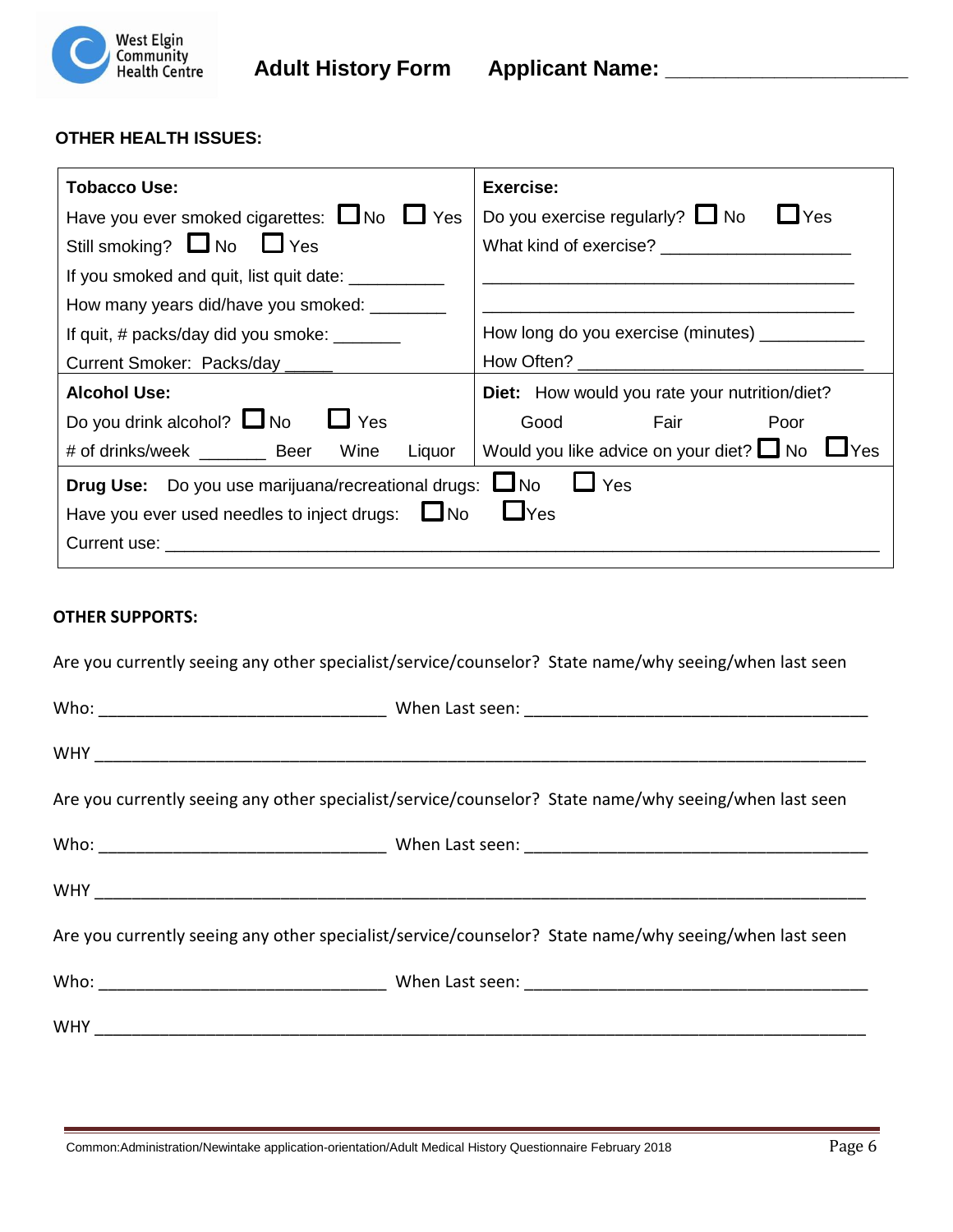

## Community<br>
Health Centre **Adult History Form Applicant Name:** \_\_\_\_\_\_\_\_\_\_\_\_\_\_\_\_\_\_\_\_\_\_\_\_\_\_\_\_\_\_

#### **SOCIAL HISTORY, GOALS AND SUPPORTS:**

This information helps us to better understand who you are, your strengths and your support systems. It will also help to identify your beliefs, values and cultural preferences so that we can incorporate them into your care where Possible.

|                                                                                  | Circle one: Working Retired |  | Unemployed                                                                                                    | Leave of absence |  | Disabled  | Other      |  |
|----------------------------------------------------------------------------------|-----------------------------|--|---------------------------------------------------------------------------------------------------------------|------------------|--|-----------|------------|--|
|                                                                                  |                             |  |                                                                                                               |                  |  |           |            |  |
|                                                                                  |                             |  |                                                                                                               |                  |  |           |            |  |
| Marital status (circle one): Single<br>Widowed<br>Partner<br>Married<br>Divorced |                             |  |                                                                                                               |                  |  |           |            |  |
|                                                                                  |                             |  |                                                                                                               |                  |  |           |            |  |
|                                                                                  |                             |  |                                                                                                               |                  |  |           |            |  |
|                                                                                  |                             |  |                                                                                                               |                  |  |           |            |  |
|                                                                                  |                             |  | Do you have access to transportation for appointments/programs/personal needs? ______________________________ |                  |  |           |            |  |
|                                                                                  |                             |  |                                                                                                               |                  |  |           |            |  |
|                                                                                  |                             |  |                                                                                                               |                  |  |           |            |  |
|                                                                                  |                             |  | Do you have access to sufficient funds/benefits to cover costs of medications/treatments?                     |                  |  | $\Box$ NO | <b>YES</b> |  |
|                                                                                  |                             |  |                                                                                                               |                  |  |           |            |  |
|                                                                                  |                             |  | Are you receiving ODSP/Ontario Works or other form of financial support to assist you?                        |                  |  | $\Box$ NO | $\Box$ YES |  |
|                                                                                  |                             |  |                                                                                                               |                  |  |           |            |  |
|                                                                                  |                             |  |                                                                                                               |                  |  |           |            |  |

Please identify any cultural/religious preferences/needs that you would like us to know about so we can incorporate them into your care:

\_\_\_\_\_\_\_\_\_\_\_\_\_\_\_\_\_\_\_\_\_\_\_\_\_\_\_\_\_\_\_\_\_\_\_\_\_\_\_\_\_\_\_\_\_\_\_\_\_\_\_\_\_\_\_\_\_\_\_\_\_\_\_\_\_\_\_\_\_\_\_\_\_\_\_\_\_\_\_\_\_\_\_\_\_\_\_\_\_\_\_\_\_\_\_ \_\_\_\_\_\_\_\_\_\_\_\_\_\_\_\_\_\_\_\_\_\_\_\_\_\_\_\_\_\_\_\_\_\_\_\_\_\_\_\_\_\_\_\_\_\_\_\_\_\_\_\_\_\_\_\_\_\_\_\_\_\_\_\_\_\_\_\_\_\_\_\_\_\_\_\_\_\_\_\_\_\_\_\_\_\_\_\_\_\_\_\_\_\_\_

\_\_\_\_\_\_\_\_\_\_\_\_\_\_\_\_\_\_\_\_\_\_\_\_\_\_\_\_\_\_\_\_\_\_\_\_\_\_\_\_\_\_\_\_\_\_\_\_\_\_\_\_\_\_\_\_\_\_\_\_\_\_\_\_\_\_\_\_\_\_\_\_\_\_\_\_\_\_\_\_\_\_\_\_\_\_\_\_\_\_\_\_\_\_\_

\_\_\_\_\_\_\_\_\_\_\_\_\_\_\_\_\_\_\_\_\_\_\_\_\_\_\_\_\_\_\_\_\_\_\_\_\_\_\_\_\_\_\_\_\_\_\_\_\_\_\_\_\_\_\_\_\_\_\_\_\_\_\_\_\_\_\_\_\_\_\_\_\_\_\_\_\_\_\_\_\_\_\_\_\_\_\_\_\_\_\_\_\_\_\_\_\_

\_\_\_\_\_\_\_\_\_\_\_\_\_\_\_\_\_\_\_\_\_\_\_\_\_\_\_\_\_\_\_\_\_\_\_\_\_\_\_\_\_\_\_\_\_\_\_\_\_\_\_\_\_\_\_\_\_\_\_\_\_\_\_\_\_\_\_\_\_\_\_\_\_\_\_\_\_\_\_\_\_\_\_\_\_\_\_\_\_\_\_\_\_\_\_\_\_

\_\_\_\_\_\_\_\_\_\_\_\_\_\_\_\_\_\_\_\_\_\_\_\_\_\_\_\_\_\_\_\_\_\_\_\_\_\_\_\_\_\_\_\_\_\_\_\_\_\_\_\_\_\_\_\_\_\_\_\_\_\_\_\_\_\_\_\_\_\_\_\_\_\_\_\_\_\_\_\_\_\_\_\_\_\_\_\_\_\_\_

Please list any specific goals you would like to work on with your care team: